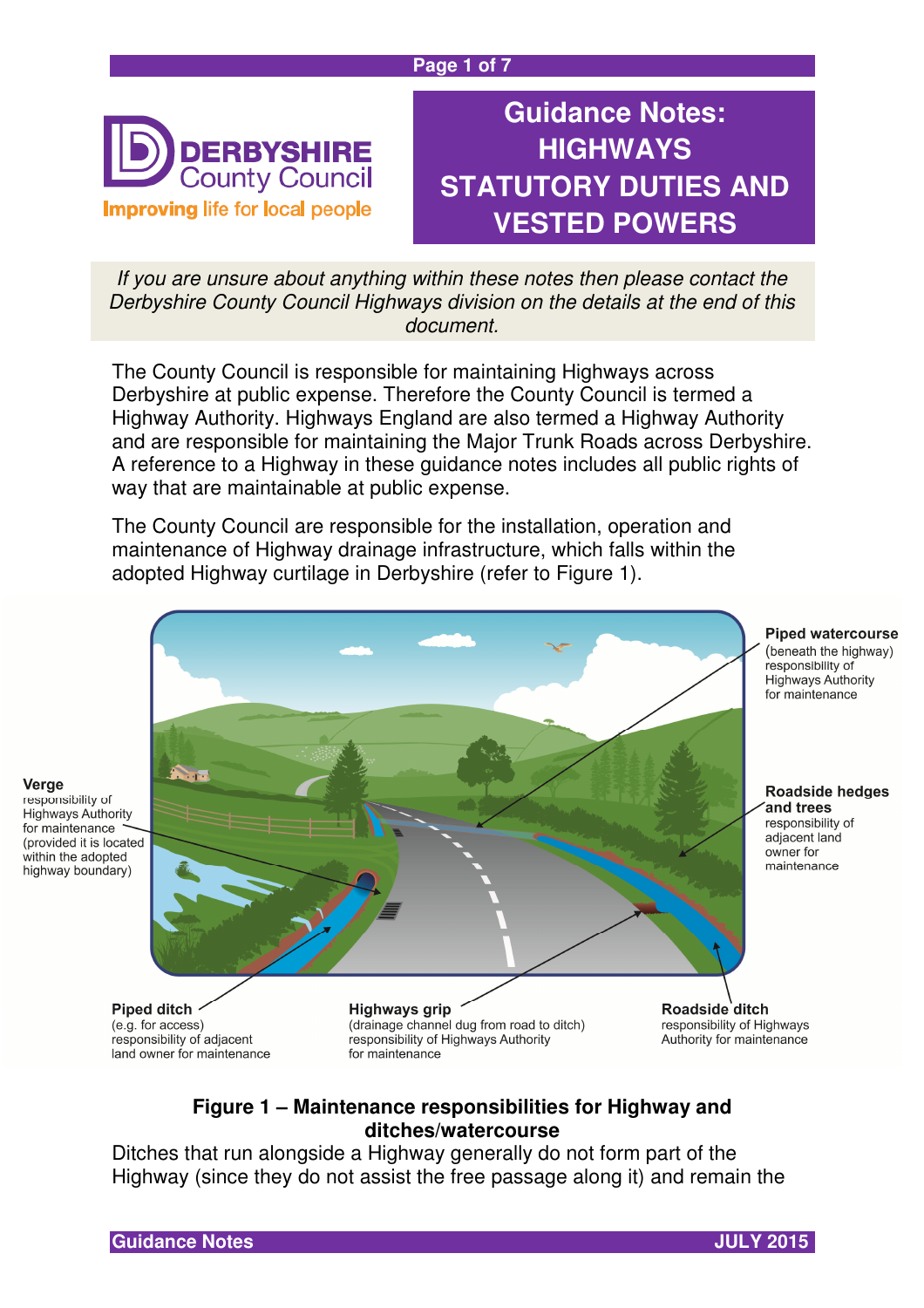responsibility of the landowner or occupier (please refer to Figure 1). Common law places a duty of the owner of land adjacent to a Highway to maintain any ditches which function as natural drainage for the land and also as part of the Highway drainage (please refer to Figure 1). However, where the ditches have been dedicated as forming part of the Highway, or where the ditch was constructed for the purpose of draining the Highway, then the ditch will form part of the Highway and may be the responsibility of the Highway Authority.

Highway drains are designed to accept surface water runoff from roads and footpaths within the Highway curtilage. The County Council have a right to drain the Highway to remove a nuisance (i.e. water on the surface) and can connect into a nearby watercourse. In this instance the County Council would however only be responsible for the lateral connection into the watercourse, which would be in place to drain the Highway.

Where flooding on a Highway is caused by another person (e.g. an adjoining landowner), the County Council can take action against the person responsible. However, where the flooding is caused by inadequate Highway drainage, the County Council may be liable for causing a nuisance. Please refer to the **Riparian Landownership Guidance Notes** for further information.

#### **Duties and Vested Powers under the Highways Act**

The following duties and vested powers, under which the authority may act, are described in reference to the Highways Act 1980 (unless described otherwise).

(The information contained below is by no means an exhaustive list of all the duties placed upon the County Council as a Highway Authority but aims to provide a high level overview of some of the key sections contained within the relevant legislation.)

| <b>Highways</b><br><b>Act 1980</b> | <b>Section Title</b>                                                                                                                                                                | <b>Section Description</b>                                                                                                                                                                                                                                                                                                                                                                                                                                                                                                                                    |
|------------------------------------|-------------------------------------------------------------------------------------------------------------------------------------------------------------------------------------|---------------------------------------------------------------------------------------------------------------------------------------------------------------------------------------------------------------------------------------------------------------------------------------------------------------------------------------------------------------------------------------------------------------------------------------------------------------------------------------------------------------------------------------------------------------|
| <b>Section 41</b>                  | Duty to maintain<br><b>Highways</b><br>maintainable at<br>public expense.<br>Special defense in<br>action against a<br><b>Highway authority</b><br>for damages for<br>non-repair of | This duty has been transposed into statute by virtue of<br>Section 41 of the Highways Act 1980. The duty<br>extends to all Highways maintainable at the public<br>expense, with the exception of trunk roads. The<br>Section 41 duty is not absolute. The Highways<br>Authority must take such care in all the circumstances<br>as is reasonably required to ensure the Highway is not<br>dangerous for traffic. What is reasonable will depend<br>on a number of factors, including those set out in<br>Section 58 (defence against action for non-repair of |

## **Duties for Provision and Care**

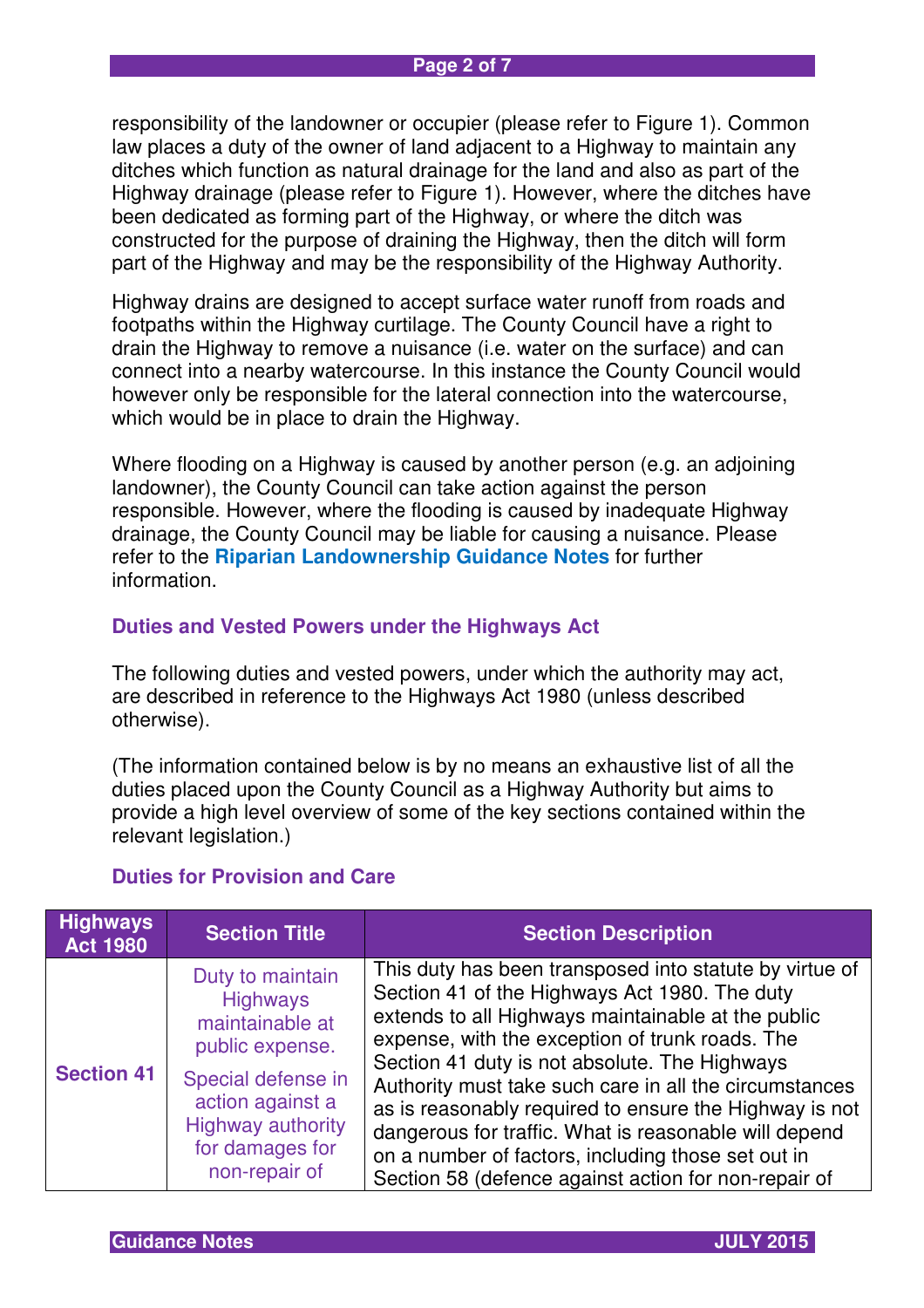# **Page 3 of 7**

|                                                                                                                                                                                                                                                                                                                                                 | <b>Highway</b>                                            | Highway):<br>the character of the Highway and traffic;<br>the standard of maintenance appropriate for a<br>Highway of that character and used by that<br>traffic;<br>the state of repair a reasonable person would<br>expect to find the Highway;<br>whether the Highway Authority knew that the<br>condition of the Highway was likely to cause<br>danger; and<br>where; the Highway Authority could not have<br>$\bullet$<br>reasonably have been expected to repair that<br>part of the Highway before the incident<br>occurred, what warning notices of its condition<br>had been displayed.<br>The Section 41 duty includes a duty to provide an<br>adequate drainage system and keep the Highway free<br>from flooding.<br>Section 41 - The way in which the County Council manage our legal duty is via the area |
|-------------------------------------------------------------------------------------------------------------------------------------------------------------------------------------------------------------------------------------------------------------------------------------------------------------------------------------------------|-----------------------------------------------------------|-------------------------------------------------------------------------------------------------------------------------------------------------------------------------------------------------------------------------------------------------------------------------------------------------------------------------------------------------------------------------------------------------------------------------------------------------------------------------------------------------------------------------------------------------------------------------------------------------------------------------------------------------------------------------------------------------------------------------------------------------------------------------------------------------------------------------|
|                                                                                                                                                                                                                                                                                                                                                 |                                                           | highways teams providing and maintain appropriate/adequate drainage within the<br>Highway curtilage.                                                                                                                                                                                                                                                                                                                                                                                                                                                                                                                                                                                                                                                                                                                    |
| <b>Section</b><br>103                                                                                                                                                                                                                                                                                                                           | Provision of posts<br>to indicate depth of<br>flood water | On Highways liable to flooding to a considerable<br>depth, the Highway Authority has a duty to provide<br>graduated posts or stones indicating the depth of<br>water covering the Highway where it is considered<br>necessary or desirable.                                                                                                                                                                                                                                                                                                                                                                                                                                                                                                                                                                             |
| <b>Section</b><br>130                                                                                                                                                                                                                                                                                                                           | Protection of public<br>rights                            | Section 130 imposes a general duty for the Highway<br>Authority to assert and protect the rights of the public<br>to use and enjoy the Highway. In order to fulfil this<br>duty, the Highways Authority has a responsibility to<br>remove encroachments and obstructions of the<br>Highway. Flooding is classified as an obstruction.                                                                                                                                                                                                                                                                                                                                                                                                                                                                                   |
| <b>Section 103</b> – At times of adverse weather the Highway Division is confronted with a<br>demand on service for which well exceeds its capability and resources. Due to this the<br>Highway Division prioritise their response based on risk matrix, covering things such as<br>risk to road users and impact upon critical infrastructure. |                                                           |                                                                                                                                                                                                                                                                                                                                                                                                                                                                                                                                                                                                                                                                                                                                                                                                                         |
| <b>Section</b><br>150                                                                                                                                                                                                                                                                                                                           | Duty to remove<br>snow, soil etc. from<br><b>Highway</b>  | This section imposes a duty of the Highway Authority<br>to remove an obstruction arisen from the accumulation<br>of snow or from the falling down of banks on the side<br>of the Highway, or from any other cause.                                                                                                                                                                                                                                                                                                                                                                                                                                                                                                                                                                                                      |
| <b>Section</b><br>264                                                                                                                                                                                                                                                                                                                           | <b>Vesting of drains</b><br>etc. of certain roads         | By virtue of Section 264, drains which belong to a road<br>for which the County Council is the Highway Authority,<br>have a vested right to use any other drains or sewers<br>where they are and have been used for purposes<br>connected to the drainage of the road. Note, however,                                                                                                                                                                                                                                                                                                                                                                                                                                                                                                                                   |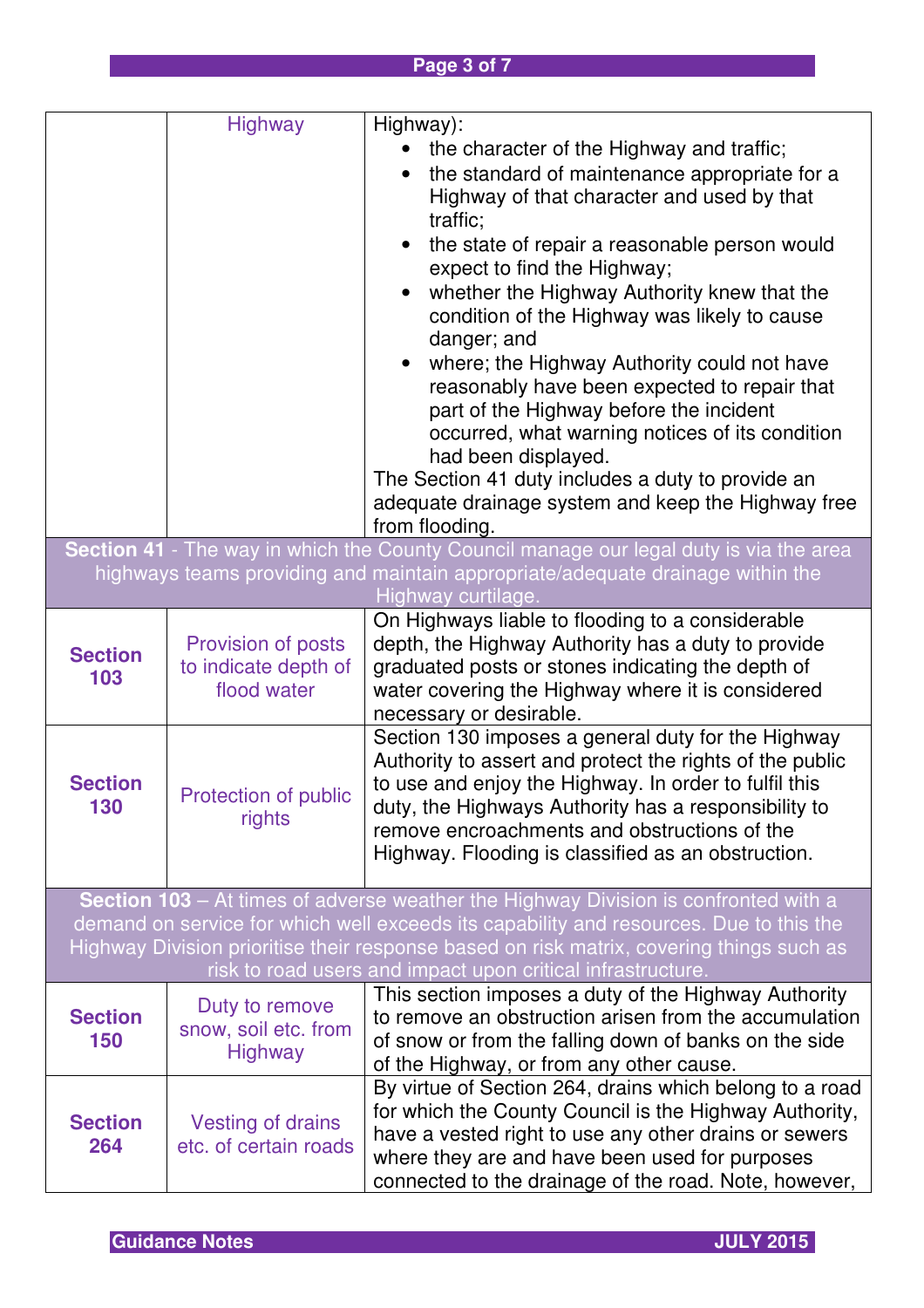#### **Page 4 of 7**

|                       |                                                         | that "private" drains do not lose their status by being<br>used also for draining a Highway. Public sewers are<br>vested in the water companies within Derbyshire for<br>whom are as follows; Severn Trent Water, United                                                                                                                                                     |
|-----------------------|---------------------------------------------------------|------------------------------------------------------------------------------------------------------------------------------------------------------------------------------------------------------------------------------------------------------------------------------------------------------------------------------------------------------------------------------|
|                       |                                                         | Utilities and Yorkshire Water.                                                                                                                                                                                                                                                                                                                                               |
| <b>Section</b><br>339 | Saving for works<br>etc. of drainage<br>authorities etc | This section requires a Highway Authority to obtain the<br>consent of the authority's Flood Risk Management<br>Team before any watercourse is used, interfered with,<br>or before works are carried out on any watercourse or<br>drainage works. The Highway Authority must obtain<br>consent from the Environment Agency if the<br>waterbody is designated as a Main River. |

## **Powers available as Highway Authority**

If a person causes a nuisance (i.e. anything that obstructs the Highway or makes it dangerous) the Highway Authority have a permissive power to prosecute that person (causing a nuisance in the Highway is a common law offence) or take action in the civil courts for an injunction and/or damages. Generally, a prosecution for nuisance will only be considered if there is no suitable statutory provision under which to take action.

| <b>Highways</b><br><b>Act 1980</b>                                                                                                                                                                                                                                                                                       | <b>Section Title</b>                                                               | <b>Section Description</b>                                                                                                                                                                                                                                                                                                                                                                                 |
|--------------------------------------------------------------------------------------------------------------------------------------------------------------------------------------------------------------------------------------------------------------------------------------------------------------------------|------------------------------------------------------------------------------------|------------------------------------------------------------------------------------------------------------------------------------------------------------------------------------------------------------------------------------------------------------------------------------------------------------------------------------------------------------------------------------------------------------|
| <b>Section</b><br>137                                                                                                                                                                                                                                                                                                    | <b>Penalty for willful</b><br>obstruction                                          | If a person, without lawful authority or excuse, wilfully<br>obstructs the free passage along a Highway he/she is<br>guilty of an offence and liable to a fine.                                                                                                                                                                                                                                            |
| <b>Section 137</b> – This section can relate to a third party wilfully allowing the transfer of water<br>from their land ownership on to the public Highway, thus causing an obstruction to the free<br>passage of the Highway. This permissive power is exercised at the discretion of the<br><b>Highways Division.</b> |                                                                                    |                                                                                                                                                                                                                                                                                                                                                                                                            |
| <b>Section</b><br>149                                                                                                                                                                                                                                                                                                    | Removal of things<br>so deposited on<br>Highways as to be<br>a nuisance etc        | If anything is so deposited on a Highway as to<br>constitute a nuisance, the Highway Authority may by<br>notice require the person who deposited it there to<br>remove it forthwith and in default, the Highway<br>Authority can remove the nuisance and recover the<br>costs. It is a possibility that flood water from third party<br>land could be classified as a deposit and therefore a<br>nuisance. |
| <b>Section</b><br>333                                                                                                                                                                                                                                                                                                    | Saving for rights<br>and liabilities as to<br>interference with<br><b>Highways</b> | This section preserves the common law right of the<br>Highway Authority to remove an obstruction from the<br>Highway or abate a nuisance or other interference with<br>the Highway.                                                                                                                                                                                                                        |
| <b>Section 333</b> – Like Section 137 this permissive power can be exercised by the Highway<br>Division to enforce upon a third party landowner that they reframe from allowing water to<br>transfer from their land on to the public Highway.                                                                           |                                                                                    |                                                                                                                                                                                                                                                                                                                                                                                                            |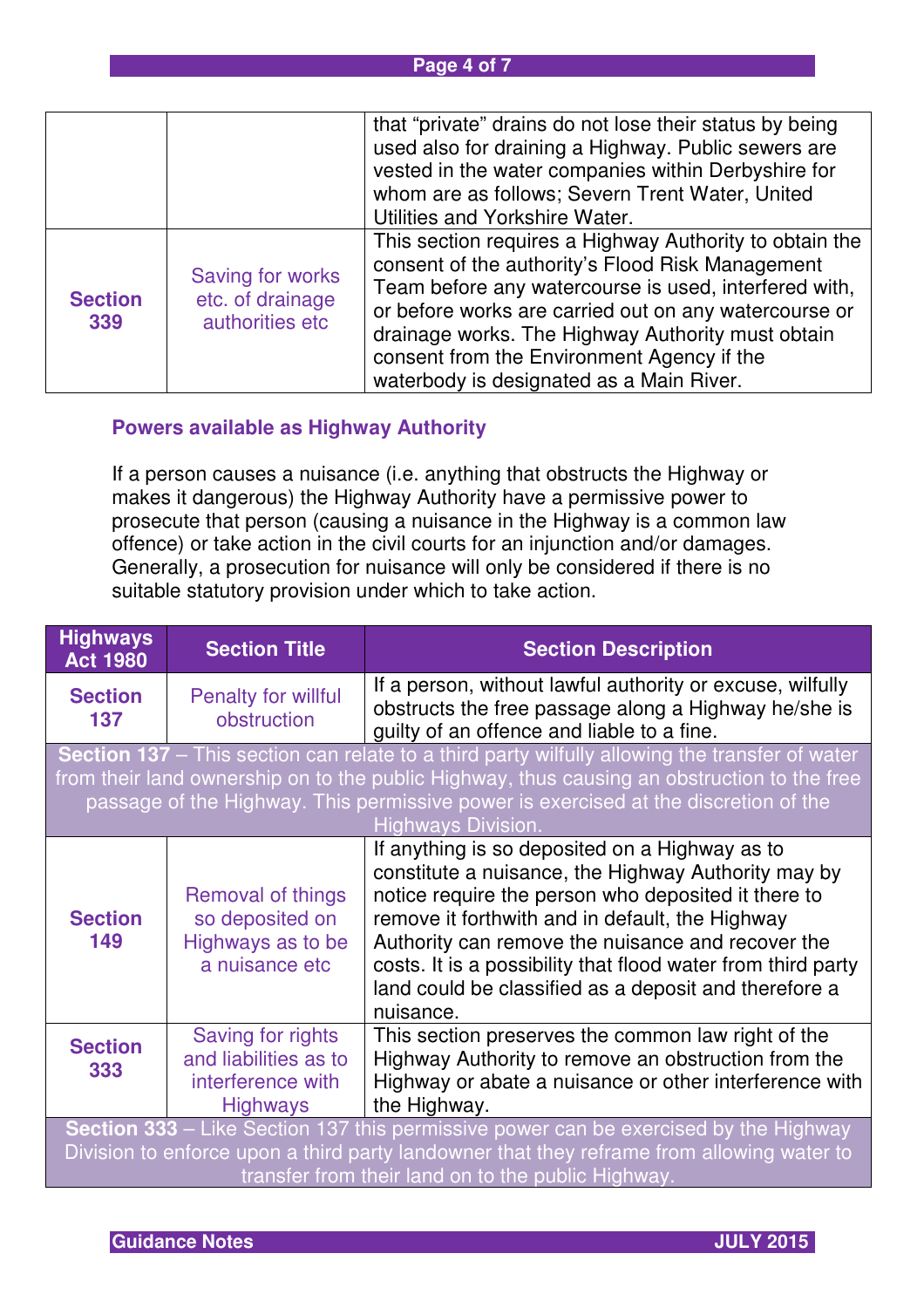## **Specific Powers in relation to flooding and drainage**

The Highways Act 1980 gives the County Council certain powers and rights in relation to flooding and drainage. Statutory provisions under the Highway Act 1980 are described in the table below.

| <b>Highways</b><br><b>Act 1980</b>                                                         | <b>Section Title</b>                                                       | <b>Section Description</b>                                                                                                                                                                                                                                                                                                                                                                                                                                                                                                                                                                                                                                                     |  |  |
|--------------------------------------------------------------------------------------------|----------------------------------------------------------------------------|--------------------------------------------------------------------------------------------------------------------------------------------------------------------------------------------------------------------------------------------------------------------------------------------------------------------------------------------------------------------------------------------------------------------------------------------------------------------------------------------------------------------------------------------------------------------------------------------------------------------------------------------------------------------------------|--|--|
| <b>Section</b><br>100                                                                      | <b>Drainage of Highways</b>                                                | Gives the Highway Authority, for the purpose of<br>draining or preventing surface water from flowing<br>onto the Highway the power to:<br>a) construct or lay, in the Highway or land<br>adjoining or lying near to the Highway,<br>such drains as they consider necessary;<br>b) erect barriers, in the Highway or<br>in land adjoining or lying near to the<br>Highway, to divert surface water into or<br>through any existing drain;<br>c) scour, cleanse and keep open all drains<br>situated in the Highway or land adjoining<br>or lying near to the Highway.<br>N.B. "Drain" includes a ditch, gutter,<br>watercourse, soak-away, bridge, culvert, tunnel<br>and pipe. |  |  |
| Section 100 – This power can be utilised by the Highway Division on third party land in an |                                                                            |                                                                                                                                                                                                                                                                                                                                                                                                                                                                                                                                                                                                                                                                                |  |  |
|                                                                                            |                                                                            | attempt to mitigate impact upon the public Highway. This also allows the Highway Division                                                                                                                                                                                                                                                                                                                                                                                                                                                                                                                                                                                      |  |  |
|                                                                                            |                                                                            | to lay/construct grips within the highway curtilage. Consideration however must be given<br>to possible compensation payments if the discharge of water impacts upon private land.                                                                                                                                                                                                                                                                                                                                                                                                                                                                                             |  |  |
| <b>Section</b><br>101                                                                      | Power to fill in roadside<br>ditches etc                                   | This section gives the Highway Authority power<br>to fill in, or place pipes in and fill in, dangerous<br>roadside ditches, where the ditch is not required<br>for drainage purposes and where the adjoining<br>occupier consents.                                                                                                                                                                                                                                                                                                                                                                                                                                             |  |  |
| <b>Section</b><br>102                                                                      | Provision of works for<br>protecting Highways<br>against hazards of nature | A Highway Authority for a Highway maintainable<br>at the public expense has the power to provide<br>and maintain such barriers or other works as<br>they consider necessary for the purposes of<br>protecting the Highway against snow, flood,<br>landslide or other hazards of nature.                                                                                                                                                                                                                                                                                                                                                                                        |  |  |
|                                                                                            |                                                                            | Section 102 - This section allows barriers to be created within the adopted Highway or<br>land which the County Council have rights over, or has been acquired by the Highway                                                                                                                                                                                                                                                                                                                                                                                                                                                                                                  |  |  |
|                                                                                            |                                                                            | Authority. This power is exercised at the discretion of the Highways Division.                                                                                                                                                                                                                                                                                                                                                                                                                                                                                                                                                                                                 |  |  |
| <b>Section</b>                                                                             | Power to divert navigable<br>watercourses                                  | This section authorises a Highway Authority to                                                                                                                                                                                                                                                                                                                                                                                                                                                                                                                                                                                                                                 |  |  |
| 108                                                                                        |                                                                            | seek an order to divert a navigable watercourse                                                                                                                                                                                                                                                                                                                                                                                                                                                                                                                                                                                                                                |  |  |
| <b>Section</b>                                                                             | Power to divert non-                                                       | for Highway purposes.<br>This section gives the Highway Authority power                                                                                                                                                                                                                                                                                                                                                                                                                                                                                                                                                                                                        |  |  |
|                                                                                            |                                                                            |                                                                                                                                                                                                                                                                                                                                                                                                                                                                                                                                                                                                                                                                                |  |  |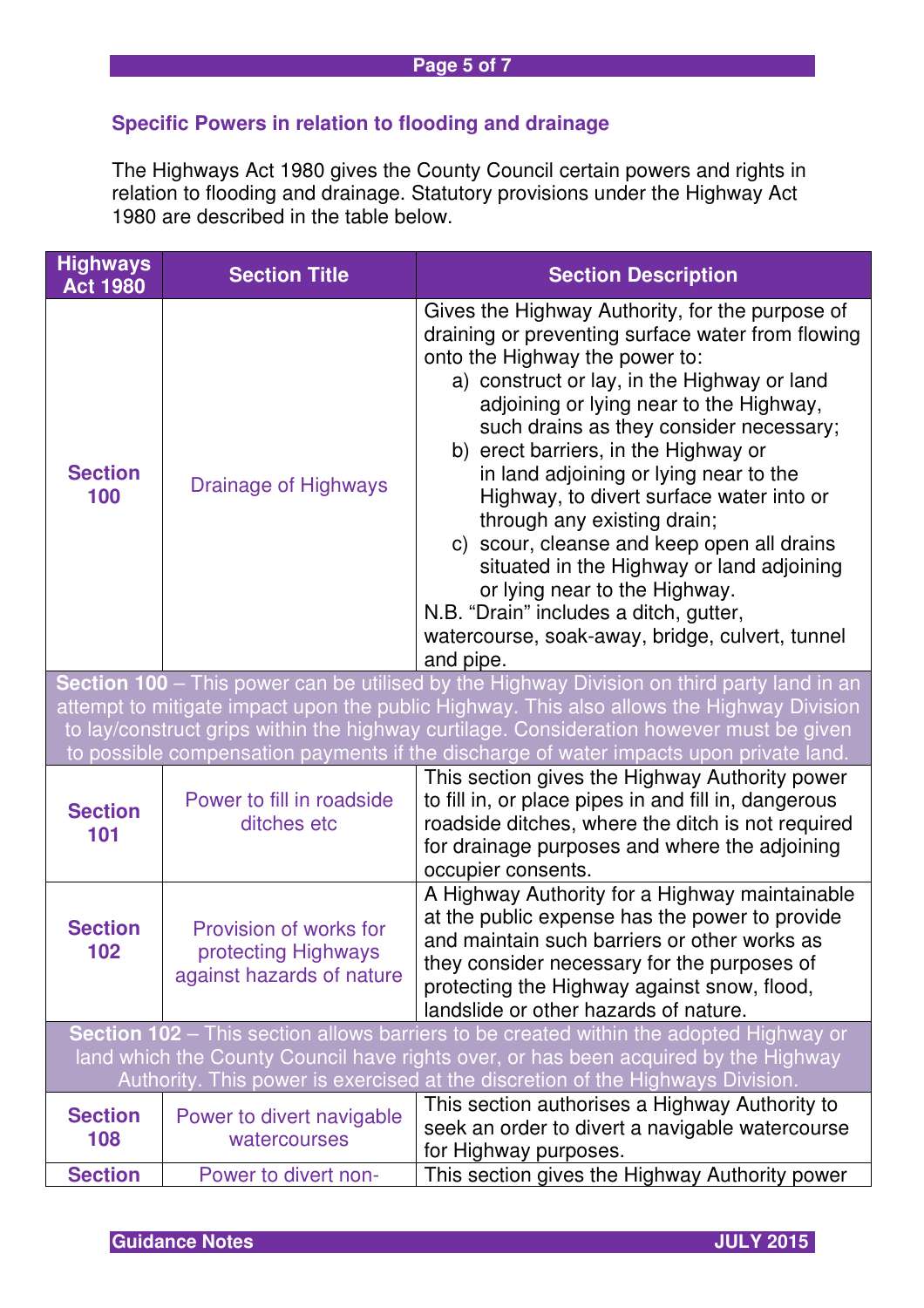| 110            | navigable watercourses      | to divert a watercourse (other than a navigable  |
|----------------|-----------------------------|--------------------------------------------------|
|                | and to carry out other      | watercourse) or carry out works on any           |
|                | works on any watercourse    | watercourse (including a navigable watercourse)  |
|                |                             | for Highway purposes after consultation with     |
|                |                             | every council in the area. The Highway Authority |
|                |                             | must also give notice to owners or occupiers of  |
|                |                             | affected land to allow for objections and may be |
|                |                             | liable for compensation.                         |
|                |                             | A Highway Authority can require the occupier of  |
|                |                             | premises adjoining a Highway to construct or     |
|                | Prevention of water falling | erect and maintain such channels, gutters or     |
| <b>Section</b> | on or flowing on to         | down pipes as may be necessary to prevent        |
| 163            | Highway                     | water from the roof or any other part of the     |
|                |                             | premises falling on persons using the Highway    |
|                |                             | or prevent surface water from the premises       |
|                |                             | flowing onto the footway.                        |
|                |                             | This section gives the right for surface water   |
| <b>Section</b> | Right to discharge water    | drains to discharge into inland or tidal waters, |
| 299            |                             | subject to compensation payable to owners or     |
|                |                             | occupiers who suffer damage.                     |

## **Understanding the role of Water Companies (Private Sewers)**

Often there is confusion over the responsibilities of all parties in relation to the management of piped infrastructure within an individual's landownership and the highway.

On the 1<sup>st</sup> October 2011 there was a legal transfer of private sewers from some private homeowner to the relevant sewerage undertaker for their area. Private sewers and lateral drains have been transferred to form part of the public sewer network. A private sewer is a pipe that carries rainwater and/or waste water away from more than one property to the public sewer. A lateral drain is a pipe that carries waste water away from a single property. The transferred asset will be the length located outside the property boundary. Sewers that connect to a private treatment works, connect to a septic tank or carry water directly to a watercourse have not been transferred. There are many different scenarios for the layout of pipes around different properties. All relevant water companies have diagrams shown on their websites for which serve as a guide to the typical pipe layouts. Please visit **Water UK's website<sup>1</sup>** for further guidance on a range of scenarios.

This transfer of private sewers made no changes to independent roof water drainage systems i.e. downpipes. If a downpipe discharges on to an adopted

 $\overline{\phantom{a}}$ 

<sup>&</sup>lt;sup>1</sup> www.water.org.uk